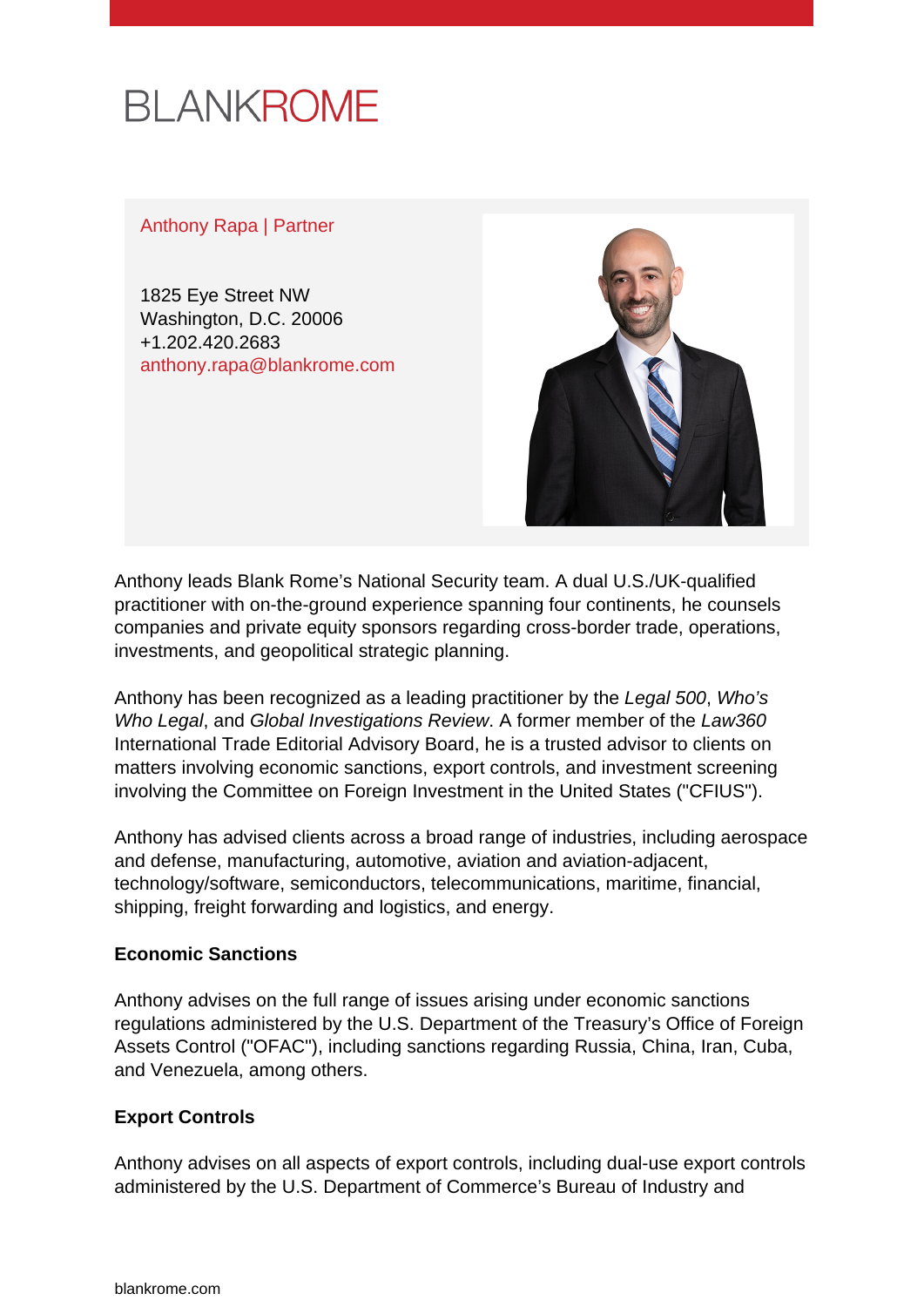Security ("BIS") under the Export Administration Regulations ("EAR"), and military export controls administered by the U.S. Department of State's Directorate of Defense Trade Controls ("DDTC") under the International Traffic in Arms Regulations ("ITAR").

#### **Mergers and Acquisitions**

Anthony has led trade and national security diligence on hundreds of transactions, valued in the tens of billions of dollars total.

On buy-side deals, this includes advising on sanctions and export control risks related to the target company and its operations, managing risks through terms in the transaction documents, seeking mitigation of compliance issues pre-closing, interfacing with lenders and underwriters, and advising on national security issues that could subject the transaction to CFIUS review.

On sell-side deals, this includes working to confirm that the company is "exit-ready," including through identification and remediation of compliance issues, negotiation of transaction documents, and drafting of disclosure schedules.

#### **Internal Investigations**

Anthony has led dozens of internal investigations around the world, including complex, large-scale investigations involving collection of data across borders, including in Europe, the Middle East, and Asia. This includes development of investigation work plans, management of data privacy issues, collection and processing of data, interviewing of witnesses, submission of voluntary disclosures to the relevant agencies (OFAC, BIS, DDTC), responding to government requests for information, and negotiation of settlements.

Anthony's experience includes the closeout of several large-scale enforcement matters without a penalty.

#### **License Requests**

Anthony assists clients in obtaining licenses from regulators to engage in activities requiring specific authorization, including OFAC, BIS, and DDTC licenses. This work includes submission of license applications and, as warranted, advocacy before the relevant agency.

#### **Counseling Regarding Transactions/Operational Matters**

Anthony advises clients on day-to-day counseling matters, covering all sanctions and export control issues that may arise for a company in the ordinary course of business. This includes advice regarding potential acceptance of new orders, shipments, entry into new markets, and counterparty due diligence.

#### **Development of Compliance Programs**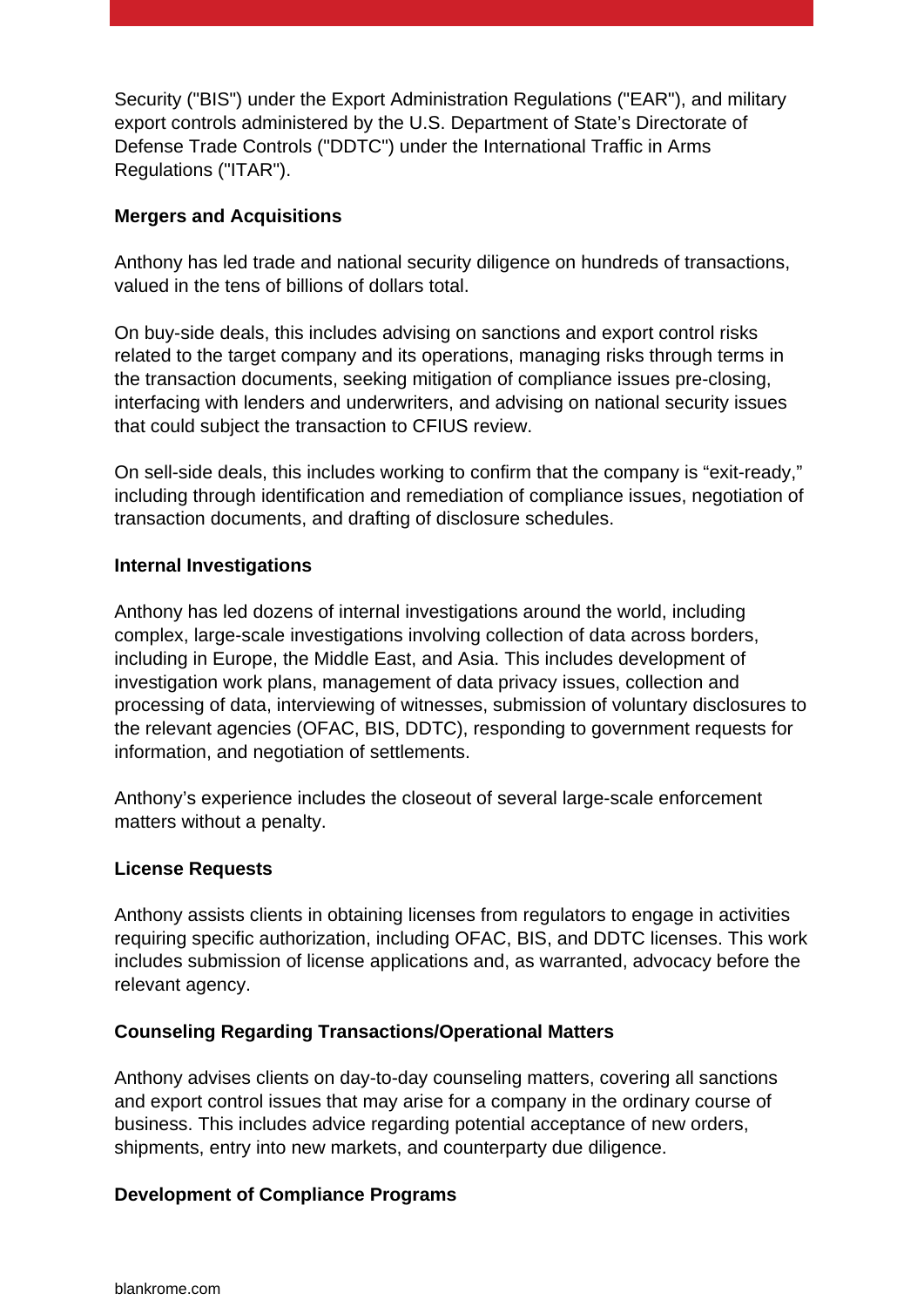Anthony advises clients across many industries in the implementation of trade compliance programs, including the development of policies and procedures, and related training.

#### **Compliance Audits**

Anthony has led compliance audits for companies seeking to evaluate their trade compliance functions, including through transaction testing, gap analysis, and domestic and international site visits. This has included, for example, ITAR compliance audits for companies in the aerospace and defense industry.

#### **Export Control Classification**

Anthony assists clients in classifying their products (hardware and software) against relevant export control lists under the EAR and ITAR, including through selfclassification and, as warranted, submission of classification requests to regulators. This has included, for example, a comprehensive export control assessment for the entire product range of a large manufacturing company.

#### **Information and Communications Technology and Services ("ICTS") Rules**

Anthony has provided cutting-edge advice to clients regarding the recently implemented ICTS rules administered by the U.S. Department of Commerce, which figure to evolve into a CFIUS-type regime of particular interest to the technology and telecom industries.

#### **Supply Chain Diligence**

Anthony assists clients in conducting supply chain diligence and is familiar with compliance issues presented under the Uyghur Forced Labor Prevention Act. This includes development of diligence questionnaires, liaising with suppliers, synthesis of diligence responses, and assessment of human rights and related issues.

#### **Thought Leadership**

Anthony actively engages in the marketplace of ideas regarding international trade and national security issues. He has been quoted by the Associated Press, CNBC, The Wall Street Journal, Compliance Week, Law360, and others, and has contributed articles to publications including Reuters Legal, Bloomberg Law, New York Law Journal, and Law360. He also actively participates in speaking engagements, including webinars organized by Strafford, Federal Publications Seminars, and the Society of Industrial Security Professionals.

## **Outside The Firm**

Born and raised in New York City, Anthony is a proud Yankee fan, an avid chef (particularly of Italian food), and a classic rock devotee. He and his wife live on a farm in Virginia with their corgi-lab mix.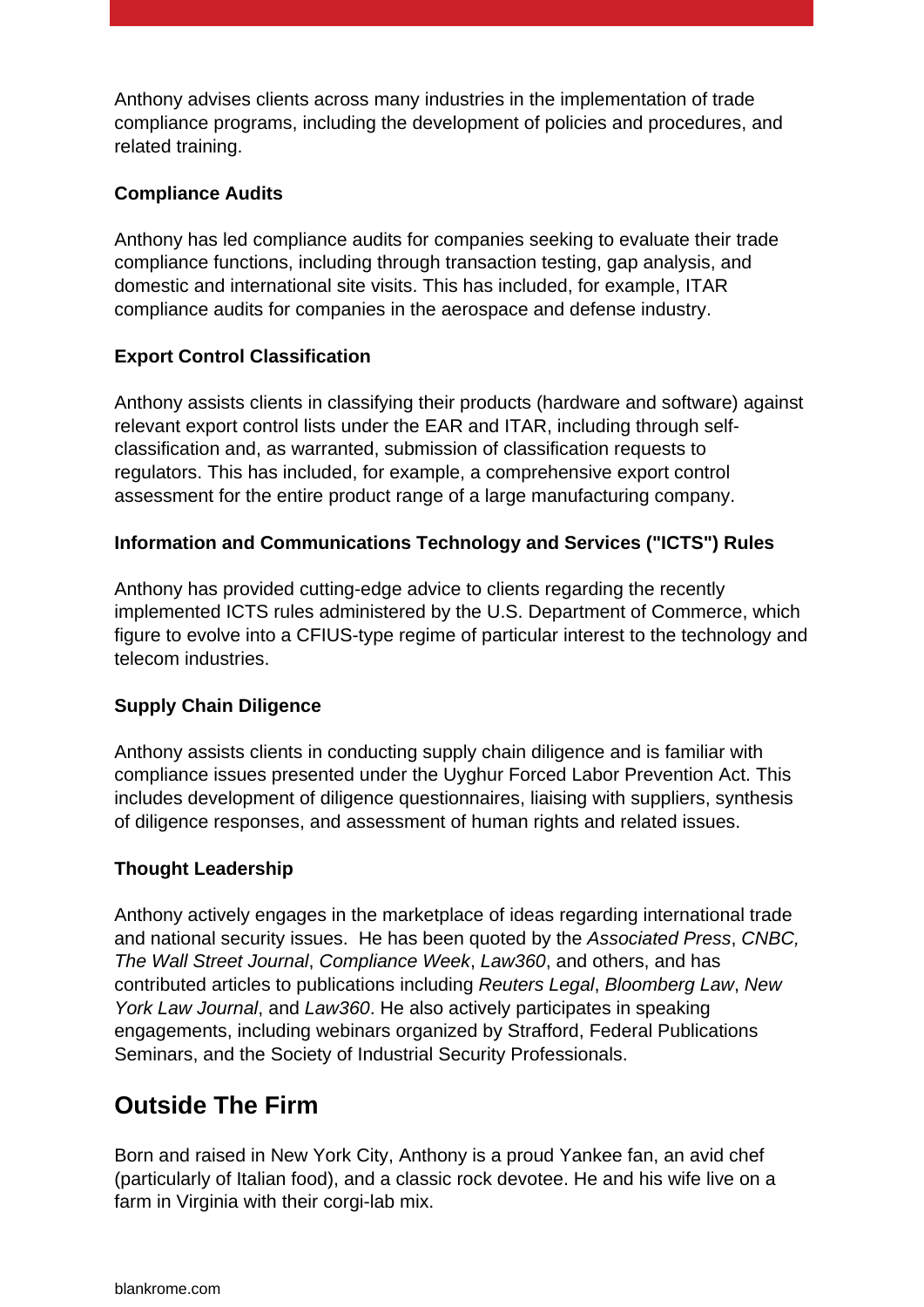## **Select Engagements**

Risk Assessments/Internal Investigations

- Led a sanctions internal investigation for a U.S. private equity sponsor and its European portfolio company.
- Led a sanctions internal investigation for a U.S. logistics provider.
- Led an export controls investigation for a U.S. cybersecurity company.
- Conducted large-scale export control-related internal investigations in the United Kingdom and Italy for a large U.S. aerospace and defense company.
- Led a sanctions internal investigation for a European manufacturer.
- Conducted export control compliance audits in Saudi Arabia and Spain for a large U.S. defense contractor.
- Led a sanctions risk assessment for a mining company based in Australia.
- Conducted a sanctions risk assessment for an energy company based in Norway.

#### Export Control Product Classification

Led a comprehensive U.S./EU export control product classification assessment for a large European manufacturer.

#### Government Negotiations/Authorization Requests

- Successfully defended a Norway-based oil and gas exploration company against BIS allegations that it had violated the EAR.
- Represented a Japanese company in discussions with BIS, OFAC, and the U.S. Department of State regarding an energy exploration project, and obtained a favorable advisory opinion from the authorities.

#### Trade Compliance Counseling

Advised a U.S. firmware developer regarding export control restrictions.

#### Development of Compliance Infrastructure

- Seconded to a large European bank, assisting in all aspects of U.S. and EU sanctions compliance.
- Developed a comprehensive sanctions compliance policy for a Singaporebased bank.
- Developed sanctions and export control compliance policies for implementation at portfolio companies of large private equity sponsors.

## **Admissions**

- District of Columbia
- England and Wales